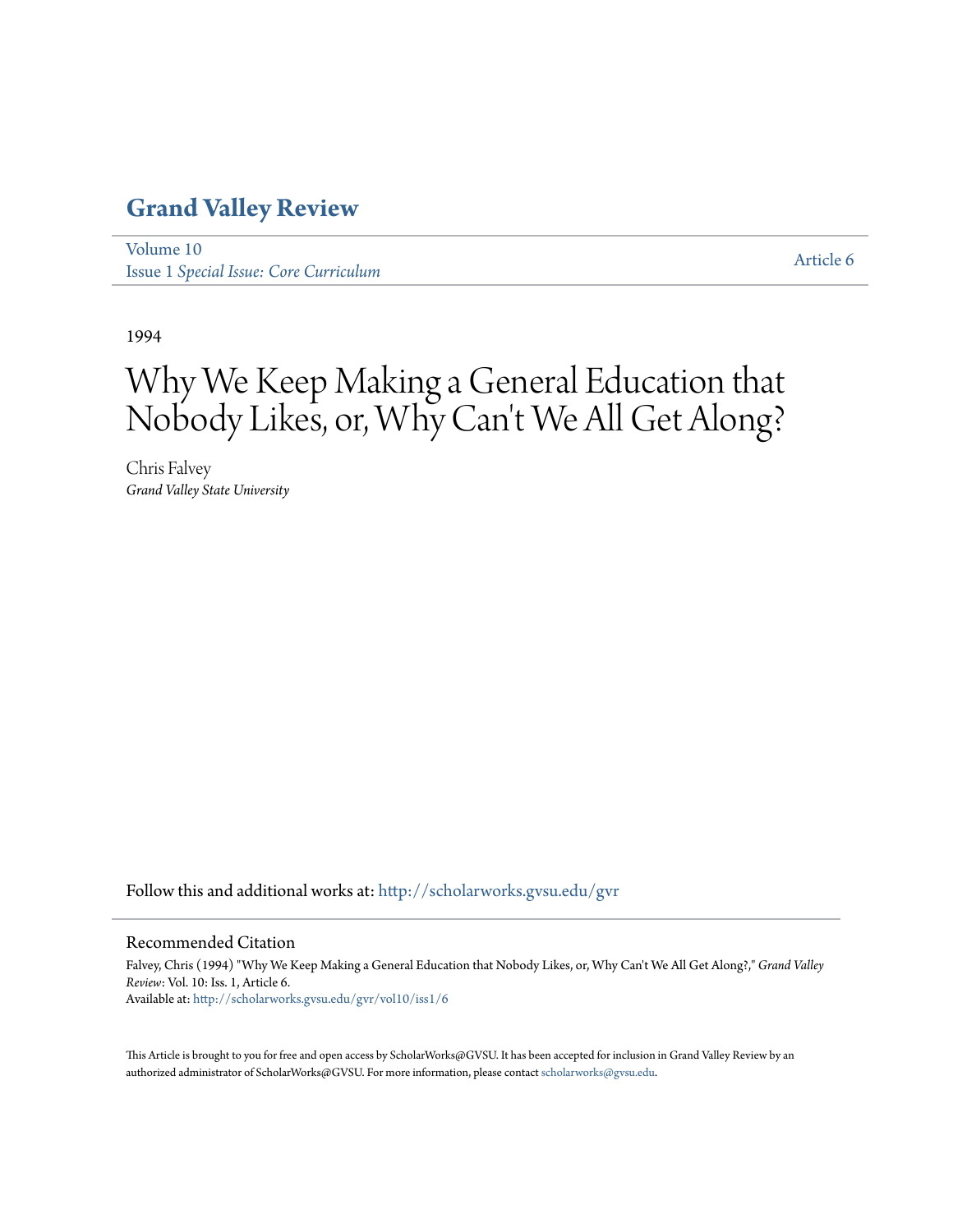## **WHY WE KEEP MAKING A GENERAL EDUCATION THAT NOBODY LIKES, OR, WHY CAN'T WE ALL GET ALONG?**

### **Chris Falvey**

Well, why do we? Why can't we? General education programs are political turf, the battle lines being drawn between several camps. Most notable are the Professional Program People (PPPs) vs. the Liberal Arts Types (LATs), the Smorgasbord Lovers (SLs) vs. the Core Curriculum Connoisseur (CCCs), the Canon Protectors (CPs) vs. the Multicultural Advocates (MAs). Here are some of the conflicts that ensue:

- 1. The PPPs fear that the LATs will swamp their professional program major requirements with endless requirements in history, science, the arts, and so forth. Furthermore the PPPs don't see why what they do can't be considered general education. Why isn't the History of Social Work or Chemistry for Nurses as good for general education as other history or science courses?
- 2. The LATs, for their part, distrust the PPPs. LATs believe that what they do is *real*  liberal education and that PPPs are too narrowly focused, either in their own graduate training or in their current commitments or both, to be capable of either doing or desiring to do "real" liberal education.
- 3. The CPs see a study of the classic core works of western civilization as the only hope of retaining the common cultural values that will keep us from degenerating into Bosnia-like dissent.
- 4. Conversely, the MAs believe recognizing and studying diversity, otherness, gender, racism, etc. as the best solution to the same bloody potential.
- 5. The SLs say, why not let students choose? And anyway,core curriculums are boring and stifling to both students and faculty. It means we have to keep teaching the same old stuff over and over, whereas that "stuff" could be taught many different ways and we'd all be the happier for it.
- 6. The CCCs believe that having a college education should mean that all graduates have a common body of knowledge and the only way to assure this is to make them all take the same courses .

Why we keep designing general education programs that nobody likes is because we *don't* get along. We are too diverse in our ideas about what makes for a good education, too diverse in our commitments to the liberal arts or to professional study, to canons or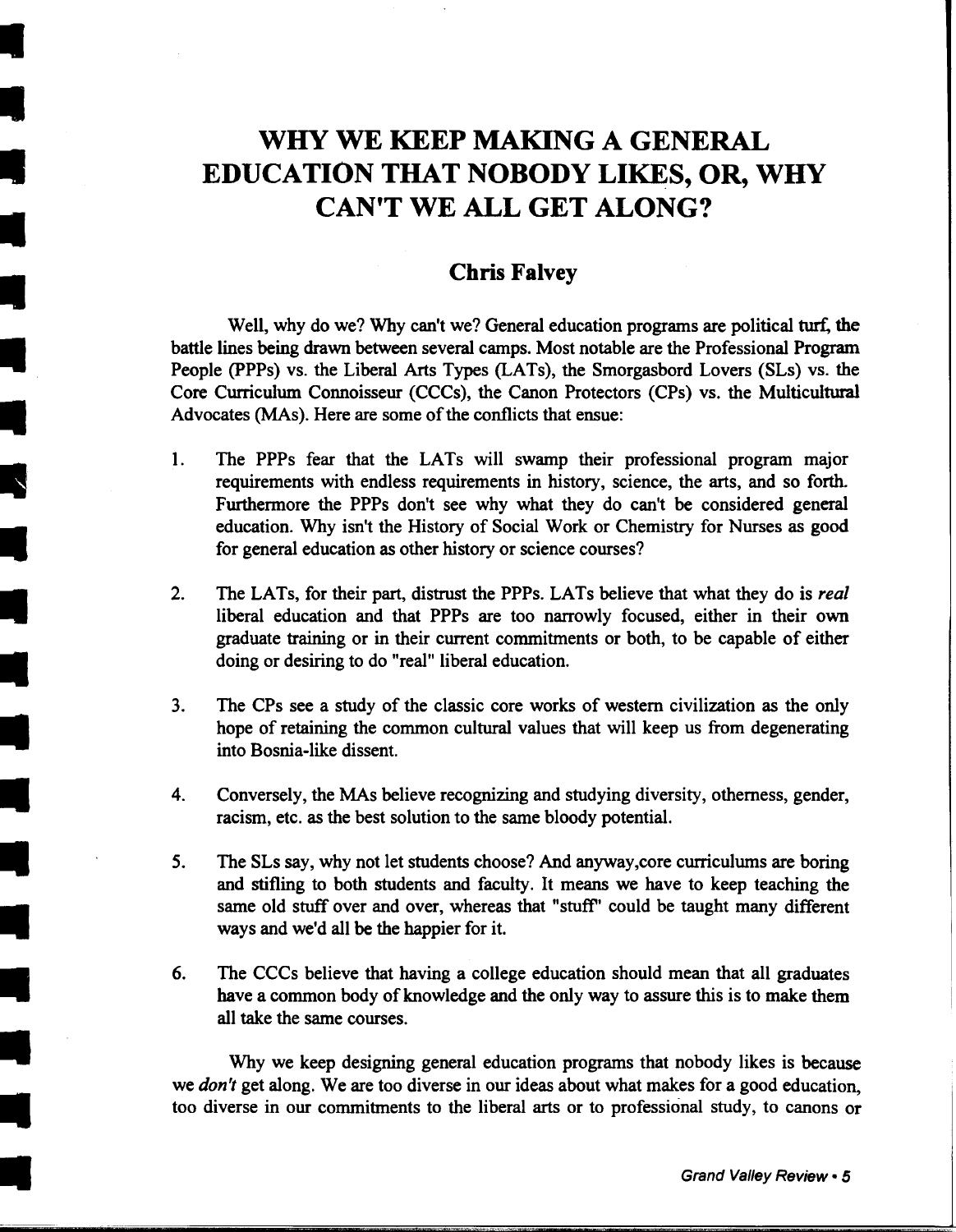cultmes, to disciplines or integration. And it is about time, I think, that we admit this unpleasant fact. We are never going to come to agreement. In some cases, diversity of opinion leads to a healthy middle ground where the extremes are eliminated and represented in modified form through a negotiated solution. This does not seem to be the case with general education programs. Instead they end up being weak compromises and unsatisfying to all.

The most serious weakness in our general education program is that the courses in it get to count for *everything.* Courses that professional program students need as cognates and prerequisites to their majors count in general education. Many general education courses are "used" as part of many liberal arts majors. As long as this continues to be the case we do not really have a general education program/curriculum. Instead what we have is what we've got: a Byzantine design where whatever the student has to do anyway (for the major, for the BA, etc.) gets repackaged and called the student's general education program. Enough!

I suggest that the only way out of this mess is to uncouple general education from all other requirements. Specifically, what I propose is that what a student can take, what "counts," in general education cannot count anywhere else.

If a professional program person has read this far, she is gnashing her teeth by now. But wait! Of course there has to be compromise. What I'm suggesting is that we compromise over numbers, over who gets how much, and hold the line on the integrity of the general education curriculum itself. Release the general education curriculum from serving too many masters in exchange for making it a smaller curriculum. By carving out an inviolable space for general education the fights over whether it should be canon-ish or multicultural, diverse or tight, can go on amongst the folks who are committed to teaching general education. As it is now those battles are meaningless because they are swamped by the larger problem of general education's being parasitized to serve the needs of major programs. If we cut down on the number of general education courses which are required, that would keep general education, even in this no-double-counting form, from encroaching too much on major program requirements.

Here I don't mean to propose exactly what that new program would look like, but let me work out an example. Suppose we made something like this the requirement: students have to take two general education courses in the sciences, two in the social sciences, and three in arts and humanities. Furthermore, we might consider exempting students from having to take any general education courses from the division of their major. It might go something like this: a psychology student takes the two science courses and the three arts/humanities courses and has no social science general education requirement. Good enough but the real problem is with the profession program students. Here each program would have to decide what liberal arts discipline it was most aligned with. For example, Nursing might say the sciences. This would mean that nursing students would have to take the three courses in the arts and humanities and two in the social sciences; and these courses could not count for *anything* else. If nursing students need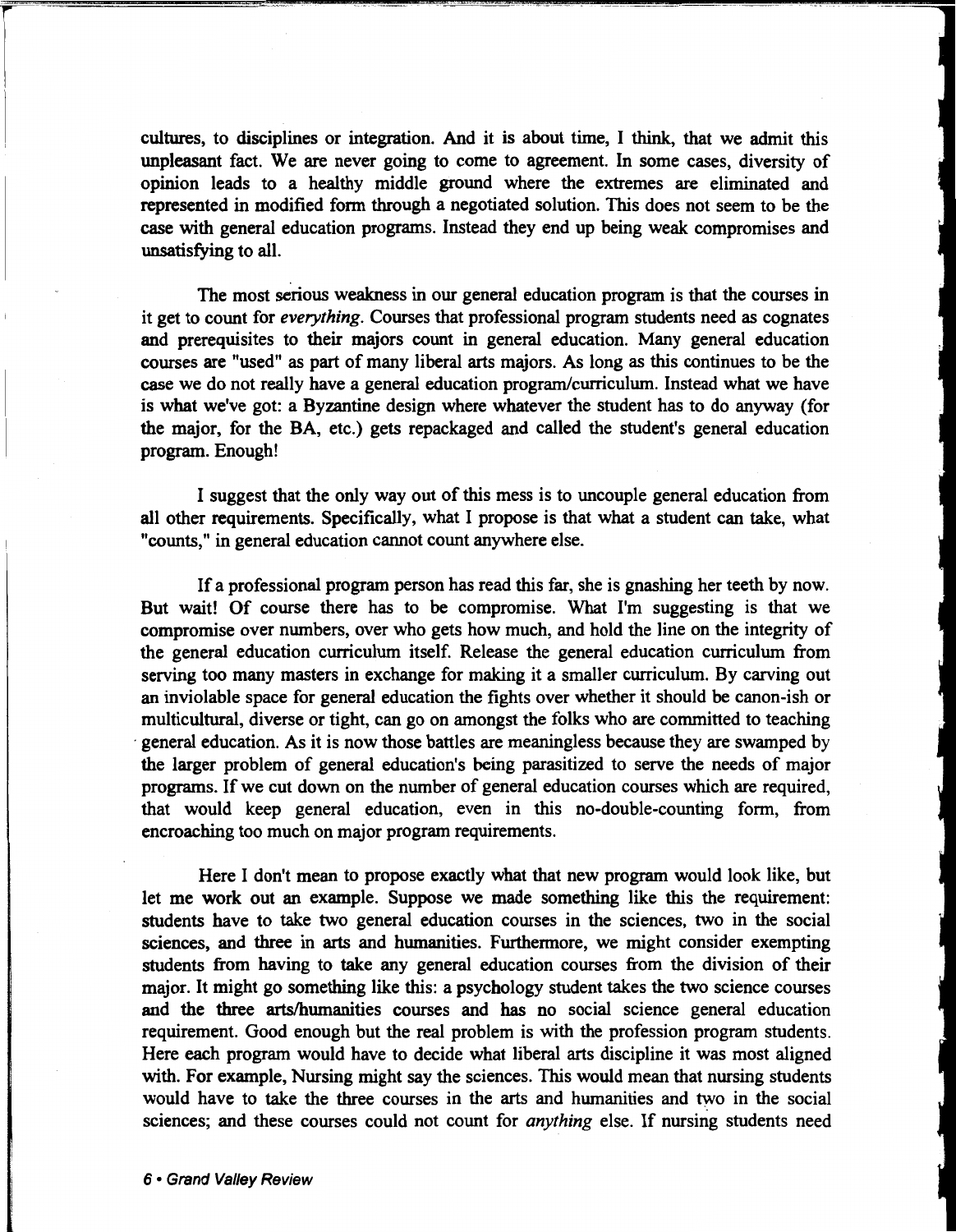introductory psychology as a prerequisite for something else in their program, well...the Nursing program can require that on its own. As for the nursing students not being required, *via general education,* to take science, perhaps this will be a loss; but I think not. The nursing faculty will see to it that their students are required to take science. While this may not result in the students getting quite as broad, as "liberal artish," a picture of the sciences, I trust that people who are learning and practicing an applied science profession will end up with a good general understanding of what the sciences are about, their methodologies, and limitations.

Let's do some numbers, again using nursing as an example. A typical nursing student would take two "skills" courses (composition and mathematics), two general education social science and three general education arts/humanities courses. That is *only seven courses.* All the rest of the students' course time could be used up in whatever way the nursing program saw fit. Students might be required by their program to take introductory chemistry, biology, and psychology (for examples) as prerequisites to their nursing courses. But with only approximately 23 credits "used up" by general education, surely there is plenty of room left (97 credits) for nursing students to get all they need of basic science and social science cognates, as well as their nursing major courses. And, whatever it is that they need would be up to the nursing program. Just as general education is freed from having to serve too many masters, so the professional program has more freedom to be designed as the professionals see fit.

Why do this? The goal it would achieve is exactly the goal of what general education is about: to make the student's education more GENERAL. If in the opinion of their faculties, nursing or social work or criminal justice or any other, students need, say, introductory psychology, then this is because the faculties see introductory psychology as part of the students' professional background. The problem of how to require (make) students take this course should not be solved by the general education curriculum design. It should not be solved, that is, by figuring out (as we've done) how to "stick" these background cognates into the general education requirements .

Because we've allowed general education to serve too many purposes, there is no real possibility of true innovation. The ideological battles over core curriculum, the canon, and cultural diversity become side skirmishes that amount to little. There is no space, no room, for these issues to be worked on in a meaningful way. For example, suppose in our present program we designed and offered some jewel of a two course sequence in social science general education. Offered as a choice, it would be swamped, overwhelmed by the fact that for most students introductory psychology (and probably social problems) would be, in effect, the course(s) they would have to choose. The wonderful two course sequence would always be no more than a clever little experiment, experienced by a tiny minority of students. Meanwhile, the general education program, decorated with this little jewel, would lumber on in its present deformed form. All the wrangling and anguish of the faculty who hammered out the two course sequence wouldn't amount to much in the end because the general education curriculum would, for all practical purposes, continue to be what it was before the sequence was introduced.